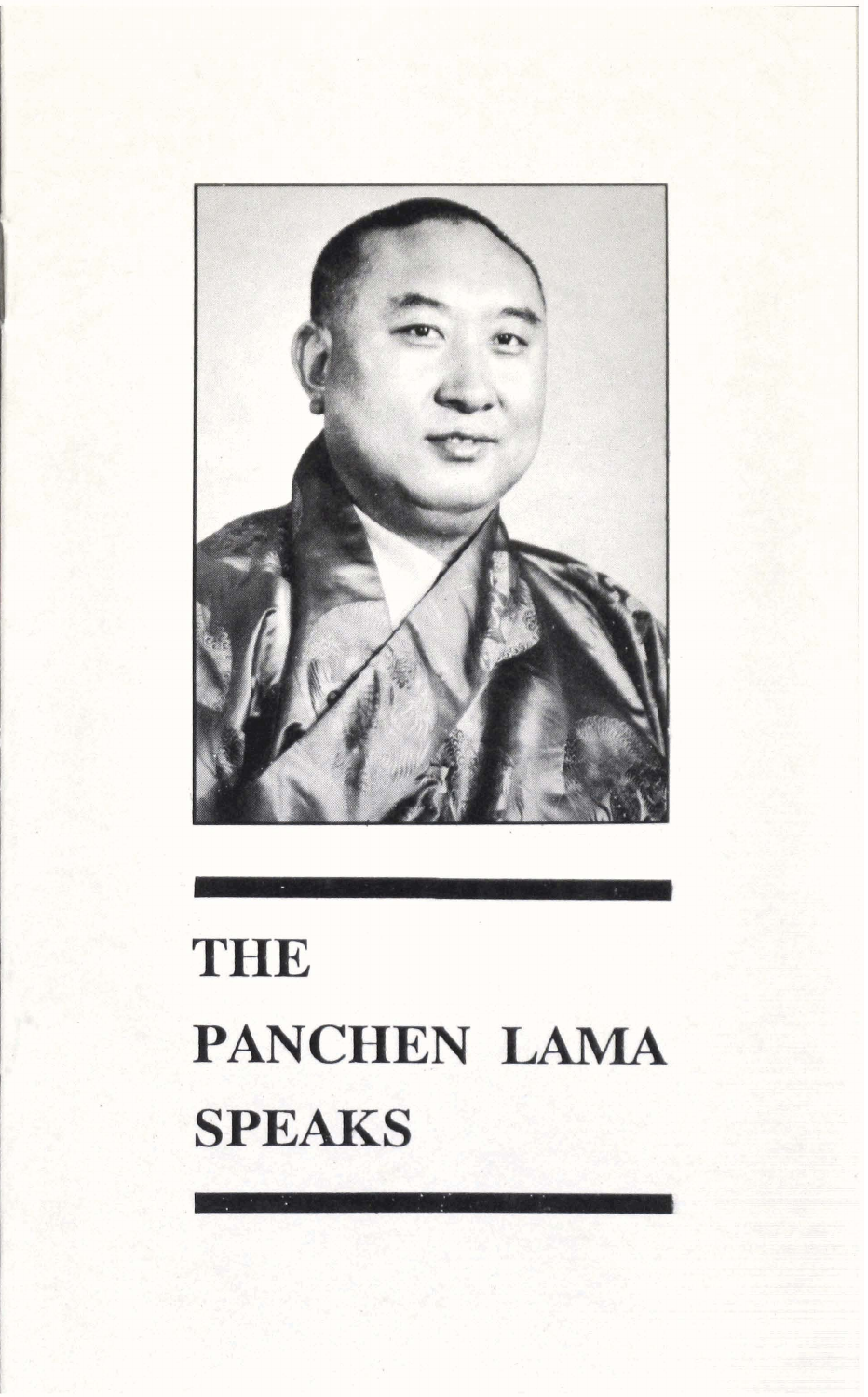## **Preface**

Ever since the Chinese invasion of Tibet in **1949,** there have **been**  hundreds of demonstrations and protests against their illegal occupation of Tibet, the inhuman treatment meted out to Tibetans and the systematic destruction of Tibet's cultural heritage. But unlike other demonstrations, the one on **27** September **1987** received unprecedented international publicity because it was witnessed by a large number of foreigners who were present in Lhasa at the time. **As** usual, the Chinese authorities not only suppressed the demonstration ruthlessly, but blamed the whole incident on a "handful of splittists instigated from outside."

Six months before this demonstration, the Panchen Rinpoche and other senior Tibetan officials gave a full and frank account of the situation in Tibet in a mceting of the Sub-Committee of the National People's Congress in Peking. In his speech, the Panchen Rinpoche gave a graphic and horrifying account of massacres, mass graves, atrocities, the destruction of Tibet's culture and her natural environment, population transfer, and continued negligence of the economic development of Tibet by Chinese rulers. He also warned of very serious consequences if the wrongs done to the people of Tibet were not corrected.

The Chinese government did nothing except to circulate a Chinese translation of the transcript of the speech as a "secret document" among the top Chinese Communist Party members.

Whenever we raised these issues with the Chinese government we were told that we had no right to do so and they dismissed our legitimate concerns **as** mere propaganda activities by "a handful of splitists" and "reactionaries."

The Panchen Rinpoche spoke about the **"Seventy-Thousand-Charac**ter Petition" he had submitted to the Chinese government in the early 1960s, long before the Cultural Revolution, complaining about the deteriorating situation in Tibet. For this he suffered nine years and eight months of imprisonment, much of which was in solidary confinement. He was tortured and humiliated during the detention.

At this **1987** meeting, the Panchen Rinpoche **alsb** expressed his anguish over the continued ill-treatment of Tibetans, and warned that there is growing discontent in Tibet.

On 6 March **1989** the Chinese authorities formally imposed Martial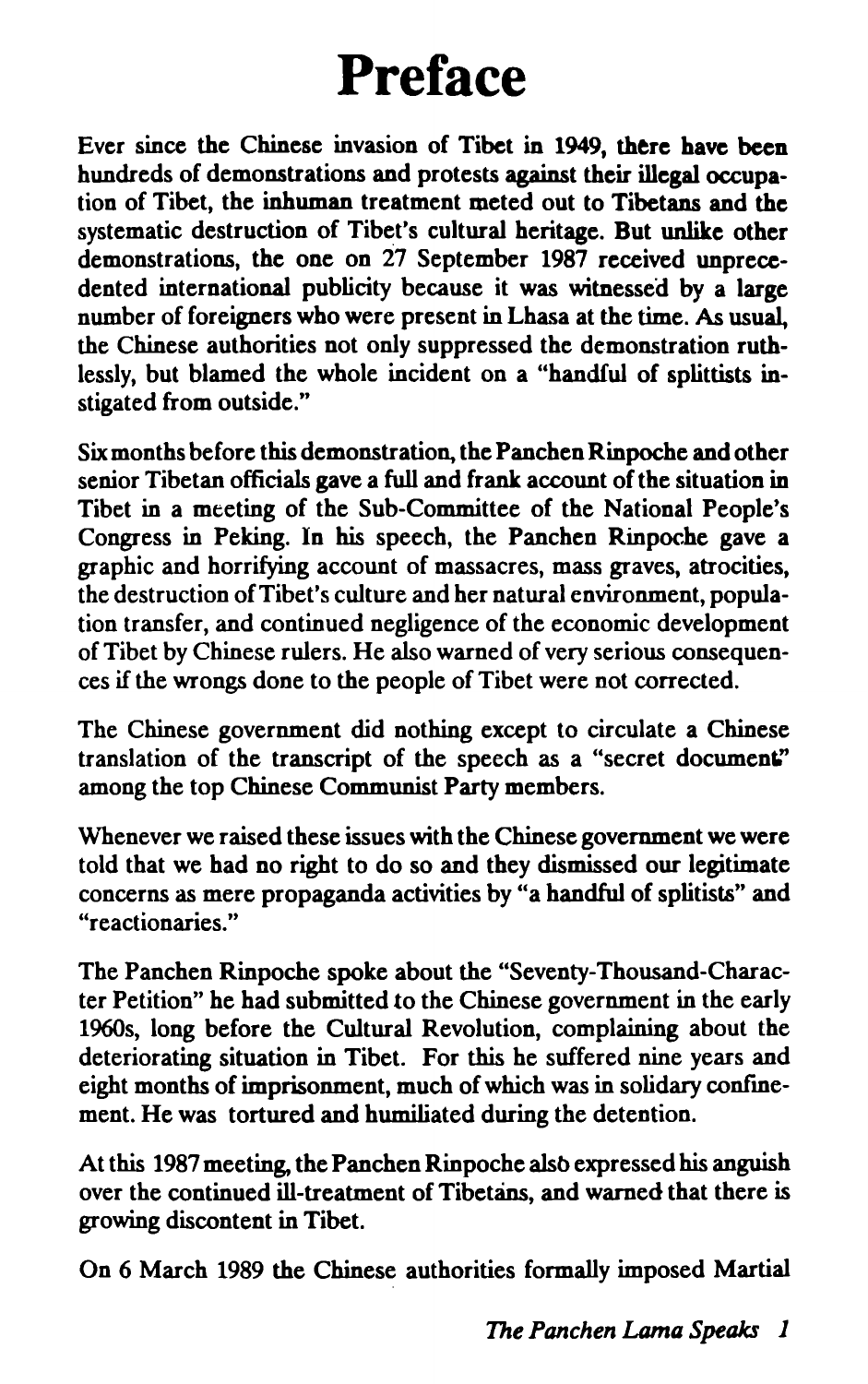Law in Tibet. Although it was officially lifted after more than a year, the Australian Parliamentary Human Rights Delegation which visited Tibet and China in July this year reported that in Tibet the "martial law continues to exist in all but name."

It is well known that the Panchen Rinpoche made another scathing attack on Chinese policy in Tibet during a visit to Tibet in January 1989. **A** few days later he died unexpectedly under mysterious circumstances. The truth behind his tragic death and the controversies surrounding the search for his reincarnation remain in question.

Recently the Chinese government published a "White Paper" on the Human Rights in China. In order to expose the falsehoods of the claims made in this "White Paper", we have decided to publish this document. The Chinese government cannot dismiss this official transcript as propaganda by the "splittists and foreign agents" since this document was circulated by themselves. They must answer these very serious charges. Today, the onus is on the Chinese themselves to answer for their policies in Tibet.

Tashi Wangdi November 1991 Kalon Department of Information and International Relations Central Tibetan Administration of HH the Dalai Lama Gangchen Kyishong Dharamisala (H.P.) India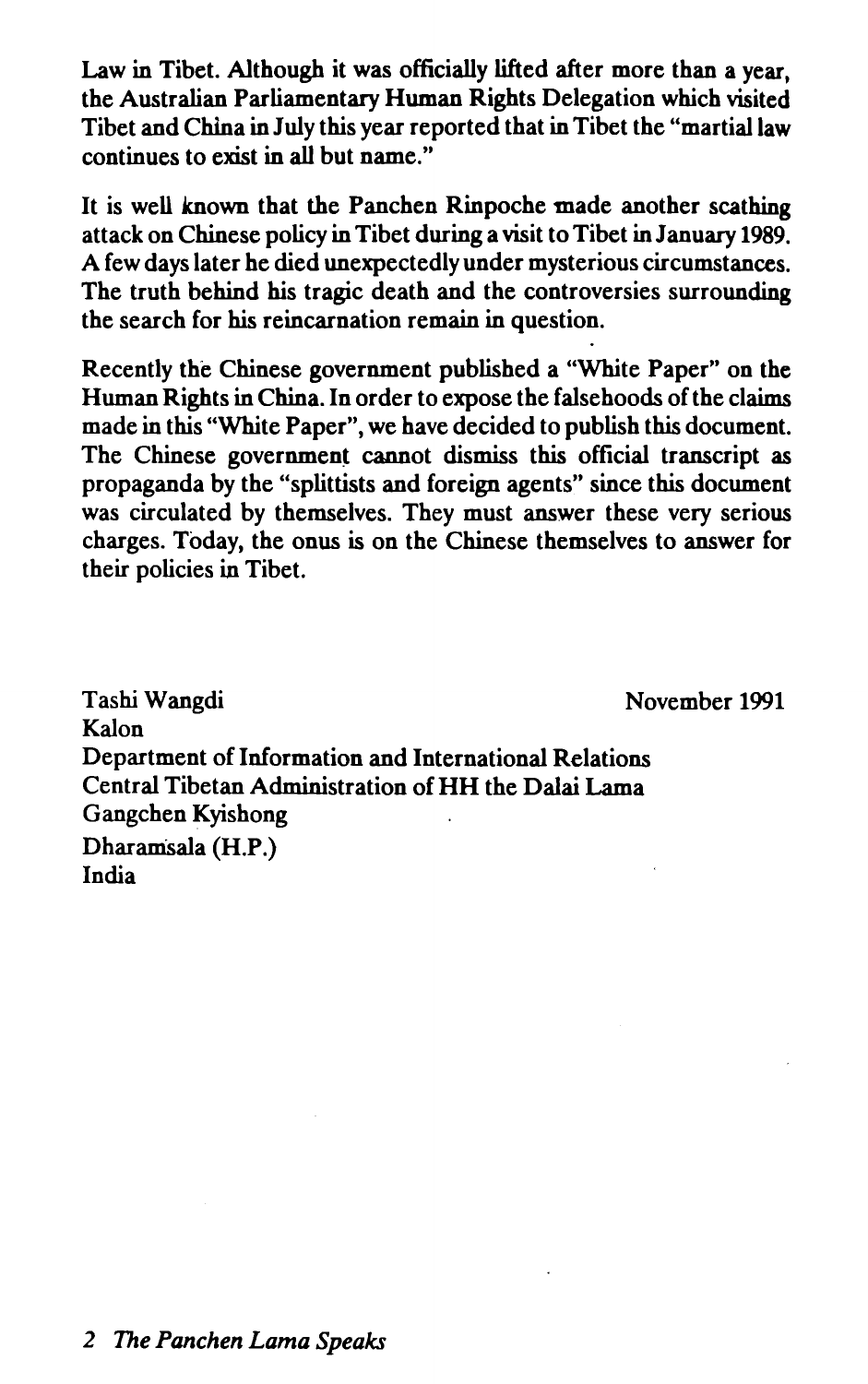## **Text**

*The Following* **is** *the tat of the Panchen Lama's Address to the 'TAR* ' *Standing Committee Meeting of the Notional People's Congress held in Peking on 28 March 1987* 

The government's work report and other related matters presented by Prime Minister Zhao Ziyang was received with great appreciation by everyone, and I fully support that.

It is good to speak on **all** aspects of our country. The policy directions charted by the 3rd Meeting of the 11th Session of the CPC Central Committee were appropriate to the reality of our country. I have no doubt that these will help improve our efficiency and ensure good results. The work report deals with these in detail. I am certain that they will even help us to become a truly modern, powerful, democratic and socialist country. The report contains clear guidelines and directives which should help the government in implementing its policies. These were good ideas which should help the government in formulating its policies. I also appreciate his brief reference to the conditions of different nationalities in China.

Ours is a country of many nationalities. Apart from the Chinese, there are 55 nationalities, which are in the minority. The leftist trend before, and especially after the time of the Cultural Revolution, has caused the minorities to suffer in manyways. Just recently, a stary, entitled "Pasang and Her Relatives", was intentionally published **in** a journal to ridicule the Tibetans. Last year our rcpresentatives from Tibet raised their objection to this story when it was a film-script. We even asked Vice-Chairman Ngabo Ngawang Jigme to express our misgiving about this story to the concerned departments. However, there has been no response. Instead, the film, was awarded a first prize. Another **film** of this nature, entitled "Compassion Without Mercy", was also given an award. Things like this have been done to other nationalities as well.

In November, last year, a ten-point legal document was circulated with an instruction that we should study it. But this document was silent on the subject of the regional autonomy of minority areas. During the 20th Session of the Standing Committee of the National People's Congress, we asked the law depaftment how such **an** importance matter was left out of this document. The response was that the study of the laws relating to the governance of autonomous regions should be lefi to the respective minority nationalities.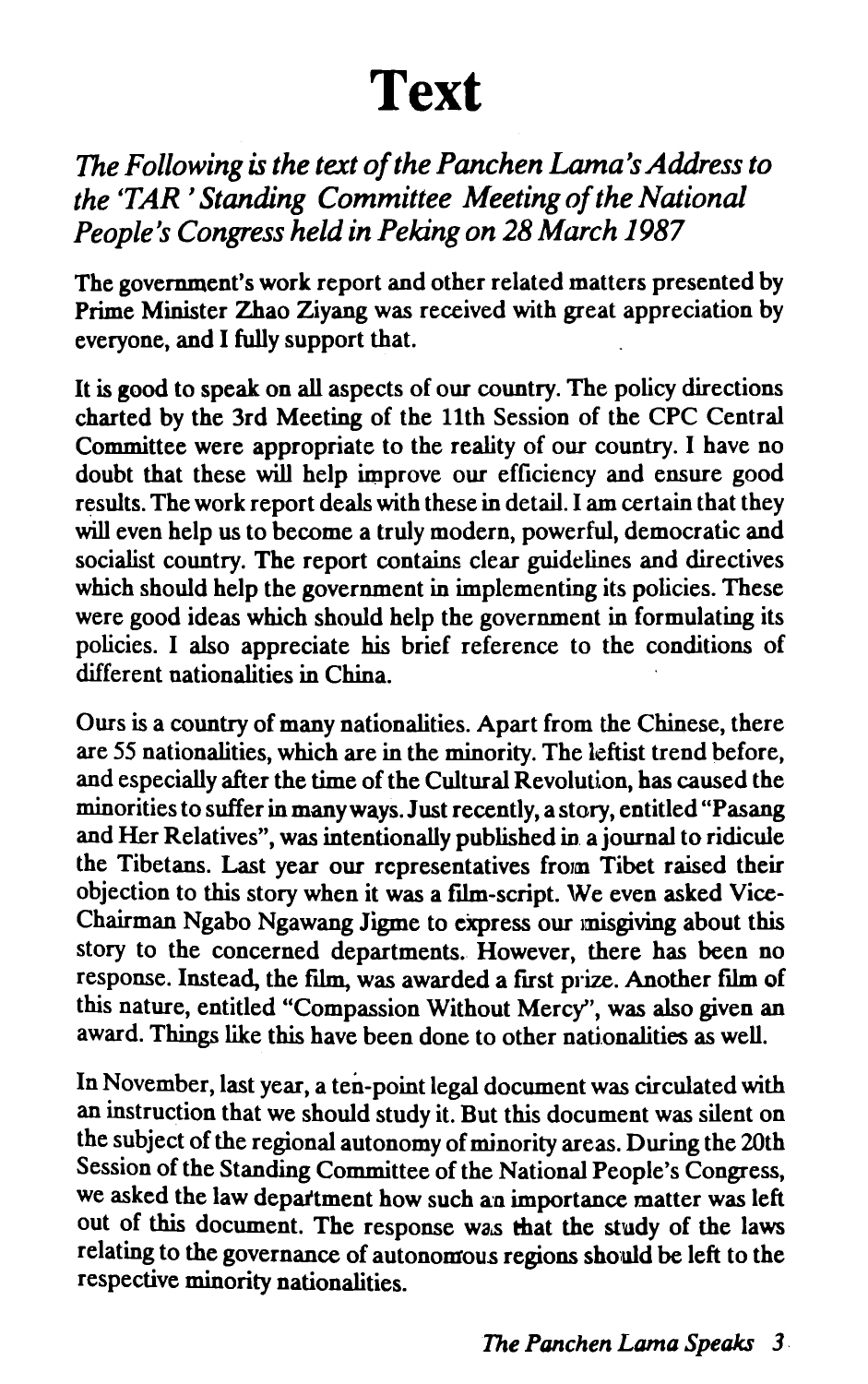I strongly objected to this by stating that it should be studied also by the Chinese and especially by the officials, who are in a position to implement it. "It is not that we are not able to exercise power, but that we have not been given any power. A servant is naked not because he does not want to wear clothes, but because his master has not given him any clothes," I said.

Finally, some changes were made, which were announced in the *People's Daity.* There have been many other instances where problems relating to the minority nationalities were completely ignored. This was the reason why I pointed out the drawbacks of the government in a joint session of the sub-committee of the 20th NPC Standing Committee Meeting. I had no objection to the importance attached to Hong Kong and Taiwan. But we did not like the way we were pushed aside and totally ignored.

At the time of the liberation, Mao Tsedong and Chou **Enlai** proceeded in consultation with concerned nationalities. But what has become of the status of nationalities since then is something I cannot understand. I hope everybody will try to understand it.

Although the minority nationalities constitute only about six per cent of the Chinese population, they own 64 per cent of Chinese territory. Therefore, it is in the interest of China to ensure that there is peace and stability in these regions.

In the State Planning Commission's report, there were many proposals for poverty alleviation in many areas. But these proposals did not say a word on the minority regions. Raising this point in the Standing Committee meetings, I said, "There is nothing wrong in you becoming prosperous first. We will wear threadbare garments and beg for food. But does that do you proud?" I **am** no expert on the subject of economic development. But that does not mean that I **am** a complete novice. I am certain that if the transport and communications facilities in Tibet were developed and if its energy resources were tapped, we should be able to recover the capital investment within two to three years. We are aware of the economic hardship of the nation. We also know that the nation does not have enough capital resources to invest in all important projects. However, there is nothing wrong with making this kind of decision as a matter of policy.

**As** I said earlier, the leftist policies implemented in the minorityregions during the last more than two decades have been very detrimental. The effects of these policies are being felt in Tibet even today. Good as the present policy of liberalisation is, the Tibetans are apprehensive that it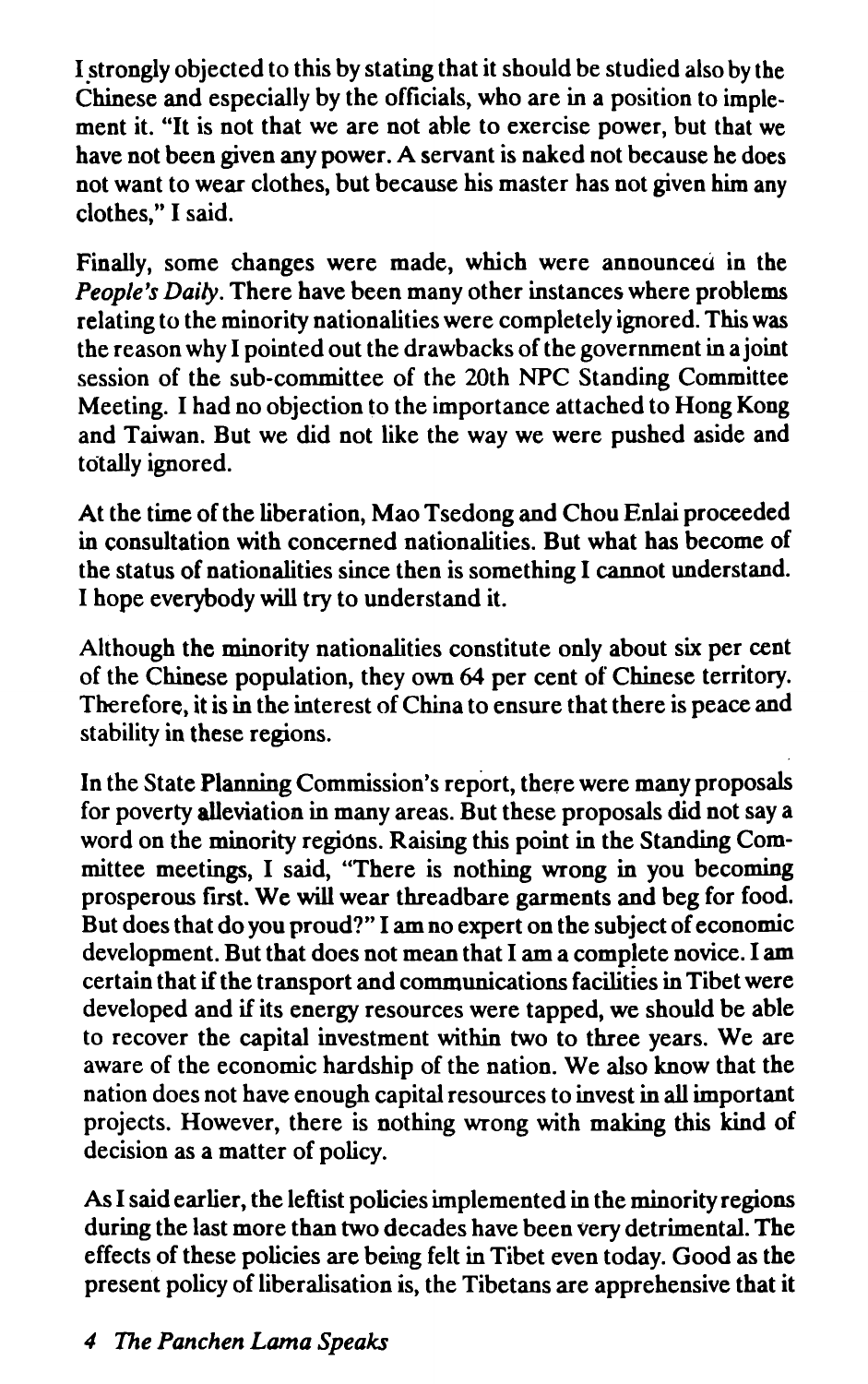might not last long.

During my visit to Kham last year, I noticed a great deal of devastation caused by large-scale and indiscriminate deforestation. I saw huge landslides caused by this. Industries with the potential to generate high revenue are closed down in minority regions. To take an example, there was a cigarette factory in Taklo-Tron, Yunnan, which could be very profitable. But this factory had to be closed down because of a shortage of trained manpower and the poor quality cigarettes it produced. This despite the fact that it was using high quality raw materials. The industries in Shanghai, on the other hand, do not use high quality raw materials, but they have trained personnel and the best possible technology, resulting in high quality goods and profit.

Special attention should be paid to the minority areas. Industries in minority regions should also be given state help. It so happens that the government starts paying attention only when the industries in these regions are on the verge of bankruptcy. This is either due to lack of concern or a deliberate attempt to put more burden on the people of these regions. When Comrade Hu Yaobang visited Tibet in 1980, he decided to repatriate all the useless Chinese personnel from Tibet. We consider this a wise decision. We definitely need skilled and capable personnel. But what is the point of having useless personnel. I do not believe that all Chinese are competent. There are both competent and incompetent people among the Chinese.

The expense of keeping one Chinese in Tibet is equal to that of four in China. Why should Tibet spend its money to feed them? Instead, we should think carefully on how best the money can be used for the development of Tibet. Tibet has suffered greatly because of the policy of sending a large number of useless people. The Chinese population in Tibet started with a few thousand and today it has multiplied manifold. That is the reason why many old Chinese personnel who worked very hard in the initial period are left without any career now. Today, the Chinese personnel come to Tibet accompanied by their families. They are like the American mercenaries. They fight and die for money. This is ridiculous.

Tibetans are the legitimate masters of Tibet. The wishes and feelings the people of Tibet must be respected. It is widely believed that Wu Jinhua is going to be replaced. I have been instructed to submit an honest report on him. My report is that he is one of the best officials in Tibet. Amongst other things, he has successfully implemented the nationalities, religious, and United Front policies. Since economic development is our over-riding priority at the moment, we must take a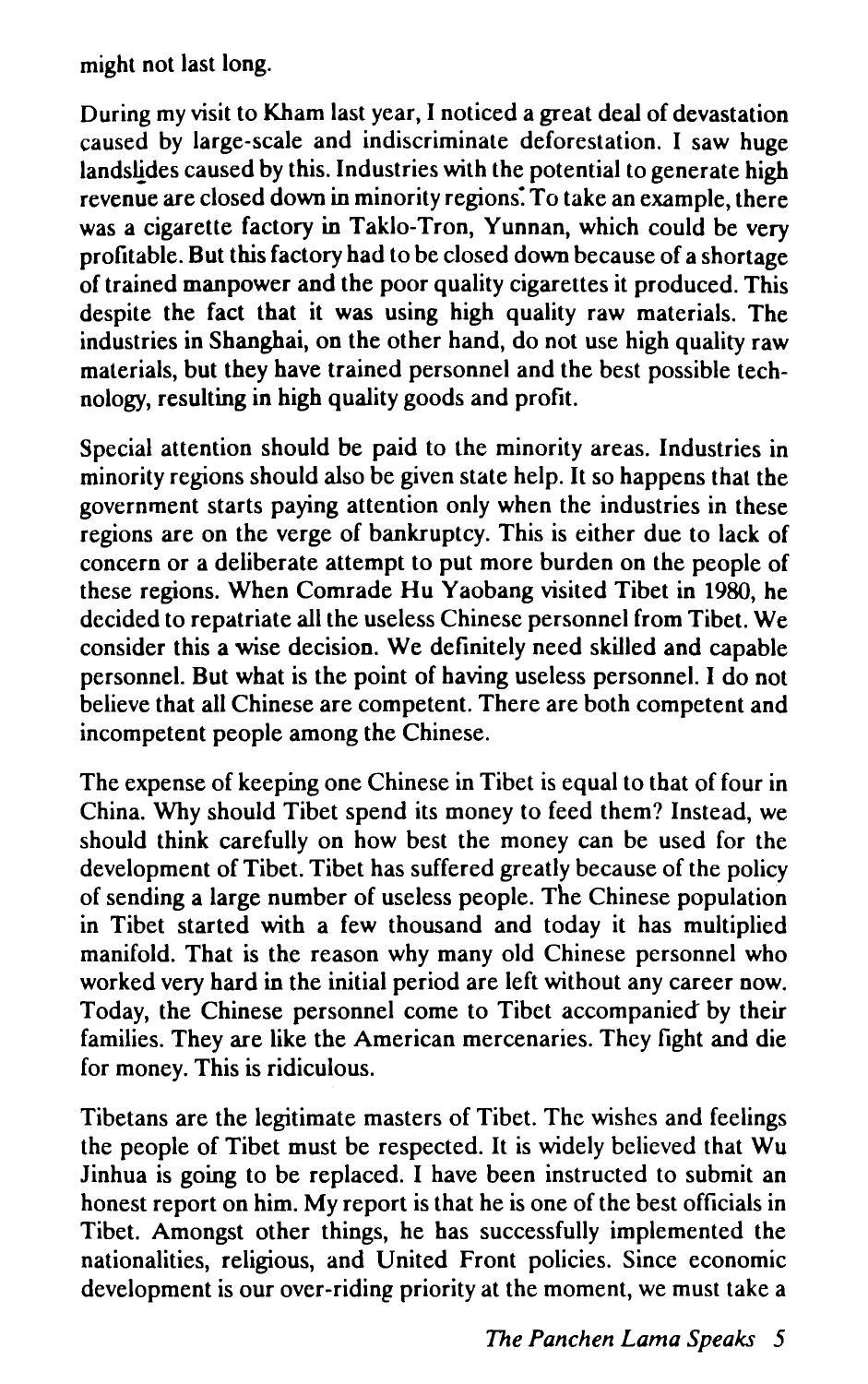long-term view. We cannot ignore the problems of minority nationalities. Economic development and minority issues must be given equal importance.

A few schools have been established in Tibet. But the quality of education in these schools is very poor. The schools in 16 provinces of China have started Tibetan classes, which naturally demonstrates the government's concern for our people. But this also leads to some problems. First of **all,** the students are selected on a merit basis which adversely affects the schools in Tibet. It is also a drain on Tibet's resources as Tibet has to spend a considerable sum of money for them. Secondly, since most of these students are from primary schools, they are separated from their own culture and home at a very early age. Gradually, they will be alienated from their own parents, people and country. What's more, the kind of education they receive in China is not at all appropriate to their needs. I noticed in some schools in Yunnan province that although Tibetan is on the school syllabus, the students don't get to learn much of it. The parents want their children to get a job and stay with them at home after finishing the middle school. This shows that they do not want them to be far away from home.

Last year, I said during a visit to Kham area that the Chinese have very powerful wings and are well-versed in the technology of flying. "They can fly within China and over the Indian Ocean. They can even fly to overseas countries for education. However, only about 30 per cent of them will return home to help the nation. We minority nationality peoples, if given the opportunity to study abroad, can also fly back home. Tibet and other regions of China spend an enormous amount of money on the education of these Chinese students. But if they don't come back after completing their education, then what is the use of spending so much money on them?" I raised this point even in the Standing Committee meetings. There should be a system'by which future students to overseas countries should be made to sigri a bond promising to serve the nation for a certain period of time. If they don't return, they should reimburse the entire expenses the state has incurred on their education. Even the students from Tibet should be subjected to the same rule.

Now consider the educational disparity between the Tibetan and Chinese students. Whereas the Chinese students must get an aggregate of 250 points to pass their examinations, the Tibetans need to earn only 190 points. But the number of Chinese students passing the examinations is much higher than that of Tibetans. This is because of the language barrier suffered by the Tibetans. I have personally ex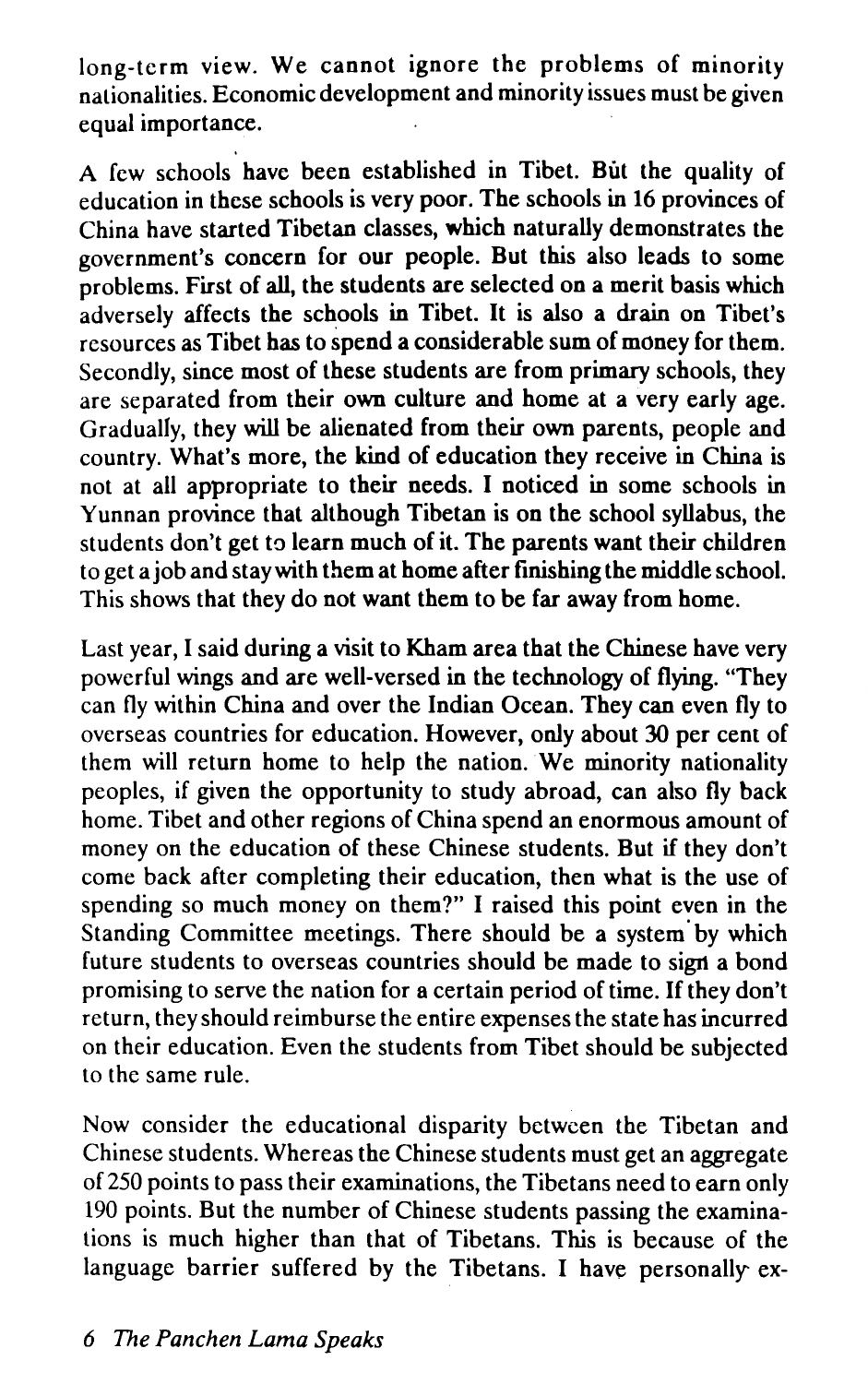perienced this. Although I can speak Chinese, I frequently make big mistakes. This is because Chinese is not my mother tongue. I can never hope to compete with the Chinese as far as the Chinese language is concerned. To make matters worse, the Tibetan students who have been sent to other provinces find it difficult to acclimatise to the weather, water, food, and so on and so forth. This cause many of them to fall ill, thus affect their education. When the parents come to know about this, the only way for them to get to see their children is to fly from Tibet. Some students take leave from the school to go home and meet their parents in Tibet. This obviously is a big financial drain on the concerned families.

Last year, some schools in Shanghai and other areas bought vehicles in the name of schools in Tibet, but which were actually used for their own construction work. The authorities, later on, found out about this racket and set the matter right. But it never became public knowledge since everybody conspired to hush it up. Anyway, things have improved slightly since then. Nevertheless, we must make sure that this kind of practice is never repeated.

The government is soon organising a meeting to discuss education in Tibet. This meeting intends to encourage an indepth discussion of the education system in Tibet. I feel that educational facilities for Tibetans must be based in Tibet. The utmost efforts must be made to establish all levels of schools in Tibet. When the students finish their upper-middle school, they should be sent for higher education depending on their aptitude and the needs of the region. By this time, they will have a basic knowledge of Tibetan language and a strong sense of affinity to their region which, in turn, will motivate them to give their best to the region. This arrangement, I think, will be a big improvement. I think it is very important for people of every nationality to learn and use their own language. The Central Government has frequently talked about the importance of learning and using the Tibetan language in Tibet. But it has done nothing to ensure its implementation.

The government has announced four modernisation plans. I am no expert on science, but I believe in the Buddhist principle of compassion. It is important that we learn from the developed countries. But what we must learn from them is their technological knowhow and scientific way of management. Whoever has the higher standard of living has the best system. I have not thought much on this point. The Japanese way of life is rather complicated. They have a very highly developed educational system to teach culture, science and technology. If a new book is published anywhere in the world, within 30 days one can read it in their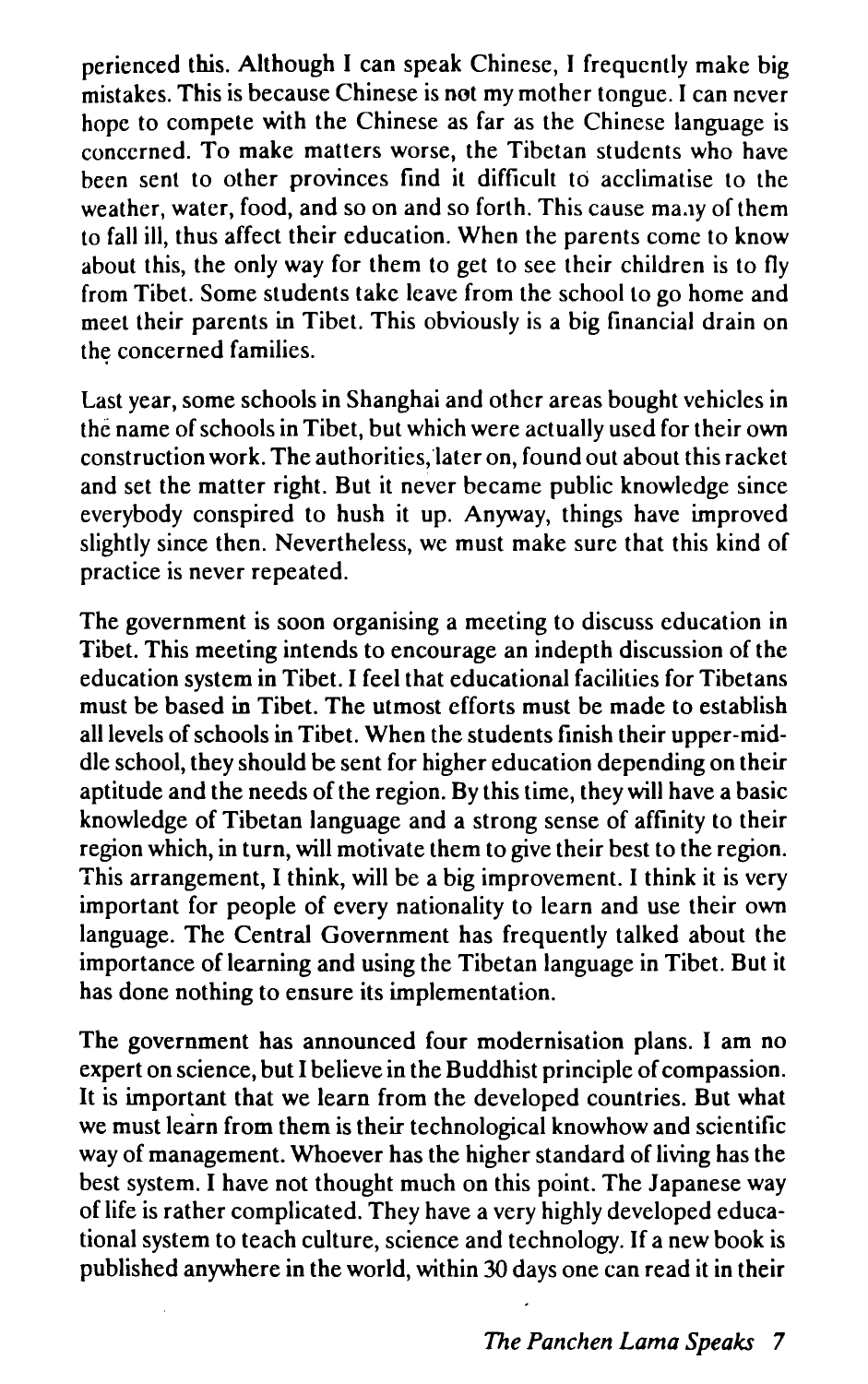language. In Tibet we have very deplorable translation facilities, especially when it comes to the European languages. IL is much worse than in Eastern Turkestan or Inner Mongolia. Last year, when I went abroad for a visit, I could not find anyone capable of translating between Tibetan and English. Therefore, I had to use a Chinese translator and speak in Chinese. This must have given a very bad impression to the outsiders. This fact proves how poor is the standard of education in Tibet.

In the whole of the Tibet Autonomous Region, no one has been able to trarislate Physics books into Tibetan. What are the authorities in TAR doing? In Qinghai, they have translated everything, whatever the quality. They are also willing to help the TAR. But the authorities of the TAR have not responded even to this gesture. These officials, in effect, are trying to neglect the Tibetan language completely. This is really a very sad thing. Vice-Chairman Ngabo Ngawang Jigme is scheduled to visit Tibet this year. I am wondering if you can find a way to enact a law for the development of the Tibetan language. If such a thing is done, I can assure you that things will improve even within the next two or three years. 95 per cent of the Tibetans do not speak or understand Chinese. The use of the Chinese language for administrative work in Tibet is aimed only at making things convenient for Chinese officials. Can't you see that using Tibetan for administrative works will greatly help the Tibetan masses? Some people complain that I talk too much. Maybe, yes. But many people have expressed similar discontentment. So angry was Ngabo Ngawang Jigrne with the situation, as I have outlined just now, that he banged his fist on the table during a meeting last year. I hope everyone will think seriously over this matter. Development of the Tibetan language is no small matter. It is directly related to politics.

You, Dorjee Tseten *(head of the Institute of Tibetology in Peking and fonner chainnan of 'TAR People's Govemment')and* others! How can the people who are not well-versed in the Tibetan language and culture hope to do research on Tibetan studies? Many people have told me that there are serious complaints against the Institute of Tibetology, especially against the recruitment system there. In short, there are many things to be done with regard to Tibet work. **It is** my request that the TAR Party Committee and the TAR Peoplc's Government should carefully study the administrative functioning in Tibet and make concerted efforts for improvement.

I aiso hope that the Central Government will take more interest in the political situation in Tibet and come up with greater economic support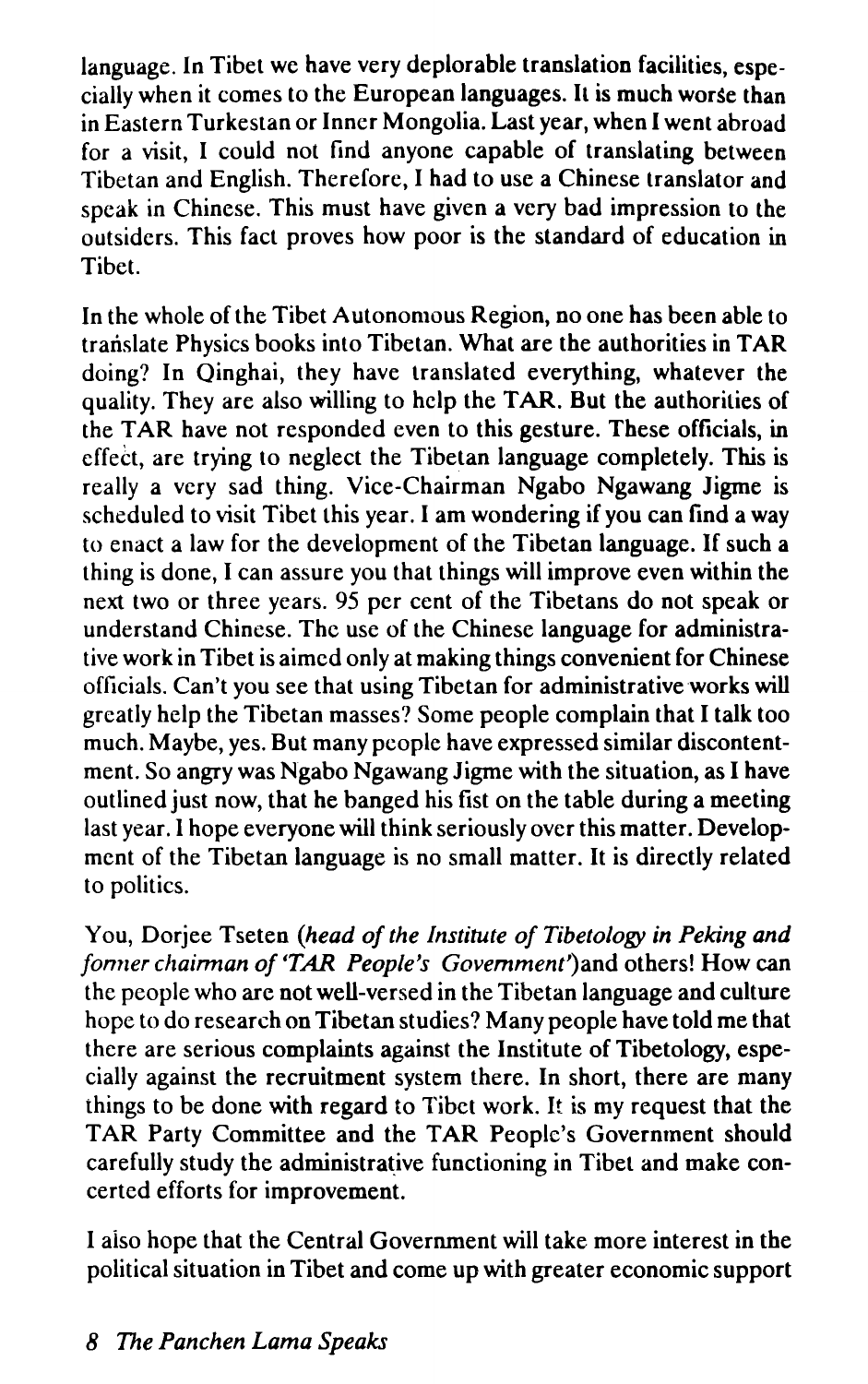for the region. Tibet today has a very big burden. We, the TAR representatives at the National People's Congress, have made some suggestions. In the middle-level offices, the old and infirm officials have now been replaced by young and qualified staff. Nevertheless, there are many among them who still have not got over their leftist hangover, and are guilty of atrocities during the Cultural Revolution. Some of these people have been given promotions despite strong objections among the people. The Central Government has decided not to repeat the policies of the Cultural Revolution. The promotion of these people was based on a campaign called "Repenting for the Past Mistakes and Willing to Change," which was launched only in Tibet. This movement did not originate from the Central Government. But there is no knowing who launched this campaign.

These are not examples of just a few isolated cases in Tibet. Therefore, Tibet should be treated as a special region and special political and economic policies should be formulated for this region. And, these policies must be implemented till Tibet's acute economic problems are redressed and till its people are satisfied.

What Ringzin Wangyal said regarding the handling of unrest in Tibet was quite true. In 1959 there were rebellions in Tibet. Forces were despatched to quell the disorder, which was a right decision and should not be gainsaid. However, a lot innocent people were also persecuted. Many mistakes were made in the way the crack-down operations were mounted. The authorities did not make any distinction between those guilty and not guilty of participation in the disturbances. People were arrested and jailed indiscriminately. There were no interrogations. On sight Tibetans were taken to jail and beaten. Things like this are still commonplace in Tibet. This is very sad and there is still widespread resentment among the people. We should consider this as a serious matter. We should examine and investigate these practices and bring the guilty to book. This is the way by which we will be able to assuage people's resentment. Isn't this what we are here to discuss?

*Ngabo Ngawang Jigme* (Vice Chairman of National People's Congress and chairman of 'TAR People's Congress'): *That is right.* 

In the past, I was punished for submitting a 70,000-character petition. **1** had clearly mentioned these facts in that petition. In fact, I said the same thing as Ngabo about the way senior officials of the former local government of Tibet functioned. They had a well-established structure and legal system. The aristocrats, who were members of the government, were banished, wearing a white *chuba* (Tibetan garment) and riding a red ox, if'they failed to carry out the instructions of the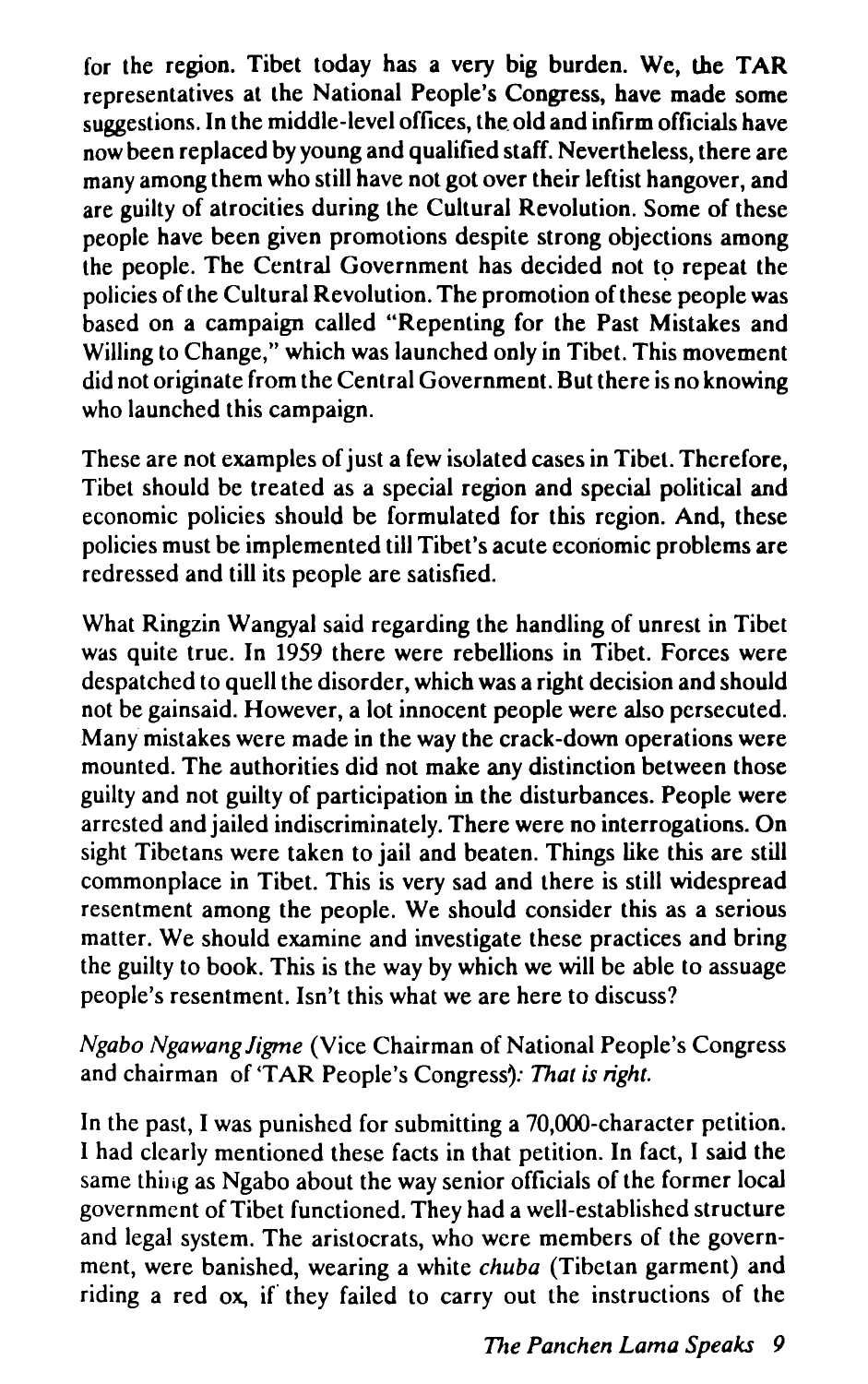government. What would you do if this sort of thing happened to you? A career is important to everyone.

In the 17-Point Agreement, it was emphatically stated that there would be no change in the power of the Tibetan local government until the introduction of democratic reforms. The same promise was made to the Tashi Lhunpo monastic authorities. However, what happened later could be summed up by this dictum: "Criticising the old system from the perspective of a new ideology." This kind of practice is not very ethical. **A** scientist must arrive at his decision according to whatever is proved right scientifically. The Tibetan aristocrats had served the government for generations. They were deeply devoted to the Dalai Lama and turned to him for refuge both in this and the next life. In the same way, the masses have deep respect and devotion. This is an undeniable fact. Later on, however, the aristocrats were accused of being the leaders of the rebellions and persecuted. This, I think, was an absolutely wrong thing to do. I had clearly recorded these facts in my petition. Of course, I was criticised and punished for this. But truth is timeless. It always remains the same. Undoubtedly, there were mistakes in my petition. But I have never been wrong in speaking up. The mistakes in the content of my petition are mistakes, both today and in the past. But there should be a clear dividing line spelling out where I went wrong and where I was right.

Talking about Lhoka, first the Khampa guerrillas were based there. But when the Dalai Lama passed through there, people happily donated butter, barley flour and other provisions without being asked. This was, of course, a spontaneous gesture of love by the people. Later on, the people who served them were treated as active members of the resistance. How can you do such a thing? This is something that everyone should know. Speaking about myself, those days whenever I passed by, people would show love and devotion to me. Now should this be construed as a politicaily motivated act? Amongst other things, they showed respect to me because they were religious-minded and it is a Tibetan custom. Due care and consideration must be shown to customs and traditions that are special to Tibet.

Quelling the rebellions and introducing reforms was right in principle. But there was a strong leftist tinge to the way these were done. Such things should not happen again and they must be rectified. During the last three decades of communist rule, there have been many good things done and many bad things also. These were considered in the 6th meeting of the 11th National Congress of CPC, and were publicised internationally. Owning up to our mistakes will not damage the Party's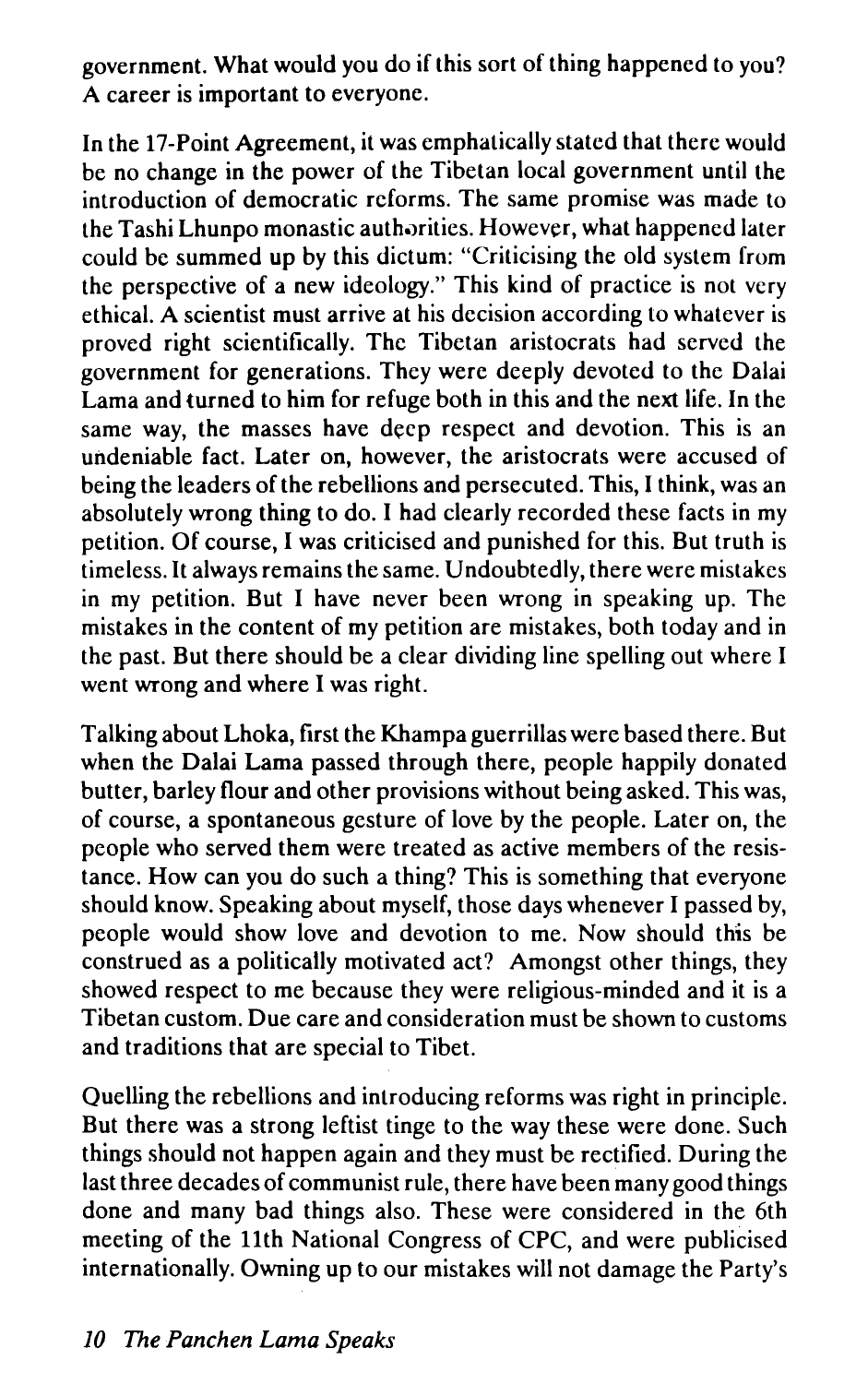image; rather it would help build it. Speaking about the former comrades in the Tibet Military Command Centre and the Chengdu Military Command Centre, some comrades told me that they should not have done what they did. This was a healthy attitude. We frequently say that great achievements were made with your sweat in the liberation and relormation of Tibet and that the people of Tibet will never forget this. This is an honest statement. However, you did make a great deal of mistakes, and these also in Tibet. These too, we will never forget. What **<sup>1</sup>**am saying is for the purpose of rectifying these mistakes. If we can do this, we can make progress. I am saying this with the best of intentions.

1 will tell you a more personal story at this point. The Government of the Kashag spearheaded the rebellion. Those of us at the Labrangs (Monastic institutions) were not a party to any agitation. In the beginning, we were told great things about peaceful reforms and policies of fraternal relations. However, when the reforms were undertaken, people belonging to our establishment were subjected to untold sufferings. This filled people with disgust and disbelief. Most of the members ol the local Tibetan government fled from Tibet. **A** handful, who stayed back, were praised and appointed to government jobs as shining examples of a progressive element. Our people who stayed back in solidarity with China were subjected to unthinkable sufferings. Being in Lhasa; as I was at that time, I did not suffer so much. But all my family members were subjected to "Thamzing" (Public Struggle Sessions).

Thcre was one woman, a wife of one of my staff, wlio was also arrested. One day, when she was called into the interrogation chamber, she. muttered, "This man called Panchen has caused me so much suffering that I will die of depression." This utterance led the authorities into believing that she would say something incriminating about me. This was a much-awaited chance for the authorities to take up punitive measures against me. They immediately called the scribes to record her testimony. Then she went on, "We made a big mistake by following this man called Panchen and not participating in the fight against the Chinese. If he had led us in rebellion against the Chinese, our condition today would be much better than this. Because, initially, we would have kill as many Chinese as possible and then fled to India, which would have been easy since India is near our village. But this man told us to be progressive and patriotic. And this is what we get for following his advice. Now it is not possible for us to flee to India. Our people, both men and women, are beirig persecuted here. We are experiencing hell on earth."

Ringzin Wangyal, you said that those who have stayed back in Tibet are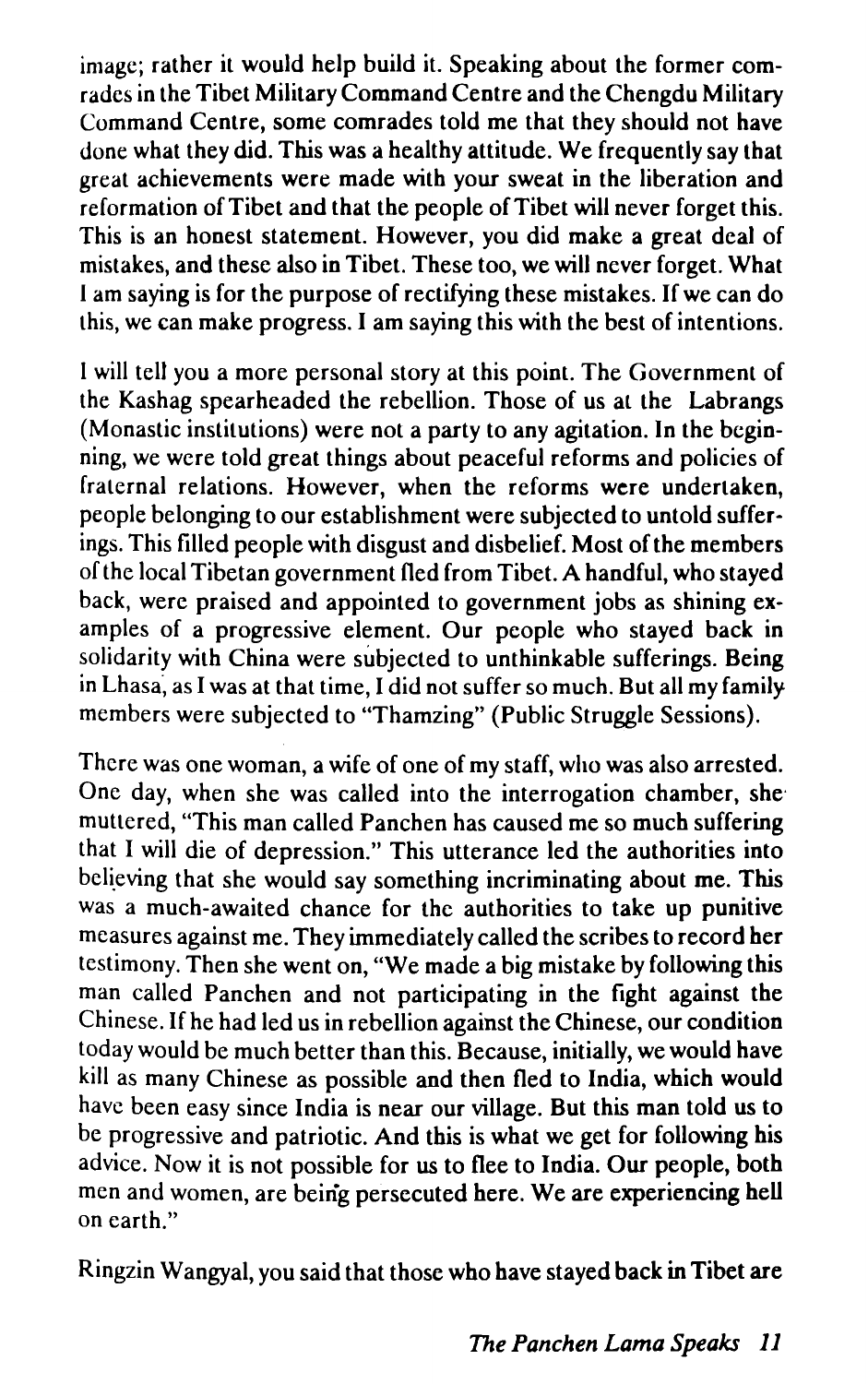better off than those who fled. This is true. Speaking about my personal experience, in 1979, when the five-man delegation sent by the Dalai Lama came to Tibet, my father had to go to Tibet for some personal work. But no one cared for him. He was not even allowed to enter into the TAR territory and had to wait in the rain. On the other hand, each of the Dalai Lama's delegation had the service of a chauffeured car. They were even offered the service of a translator and security guards. Actually, in old Tibet my father was much higher in rank than those delegation members. There were only two people with the rank of "Gung." One was the Dalai Lama's father and the other was my father. However, my father had to suffer this humiliating treatment because **he**  was a progressive element. I am saying this not because I want to settle old scores, but to advise you to see to it that all factors are taken into consideration when we implement our policies.

If there was a film made on all the atrocities perpetrated in Qinghai province, it would shock the viewers. In Golok area, many people were killed and their dead bodies were rolled down the hill into a big ditch. The soldiers told the family members and relatives of the dead people that they should all celebrate since the rebels had been wiped out. They were even forced to dance on the dead bodies. Soon after, they were also massacred with machine guns. They were all buried there.

Actually, the rebellions did not occur in all these areas. In Kham, of course, there were rebellions in many places. In Jharoong Parpo and Mili, both in Amdo, the nomads collected their guns and gave them over to the Chinese authorities. They were praised and garlandcd during a special function. After the function, they were driven to their villages where they were immediately arrested and imprisoned for a long time. There were some very old people among them. In Amdo and Kham, people were subjected to unspeakable atrocities. People were shot in groups of ten or twenty. I know that it is not good to speak about these things. But such actions have left deep wounds in the minds of the people. There are some officials who always leave behind a bad legacy. What is the purpose of doing this? The guilty must, of course, be punished. But what is the use of leaving behind a bad legacy. People who persist in doing this are really stupid. But there are some who consider these people very wise and capable. Comrade Wu Jinhua has a plan to investigate the methods and mistakes made by some of the officials in putting down the Tibetan rebellion. I feel this investigation needs to be done with the utmost diligence.

Dorjee Tseten(Present head of the Institute of Tibetology in Peking and former chairman of 'TAR People's Government'): In my opinion, three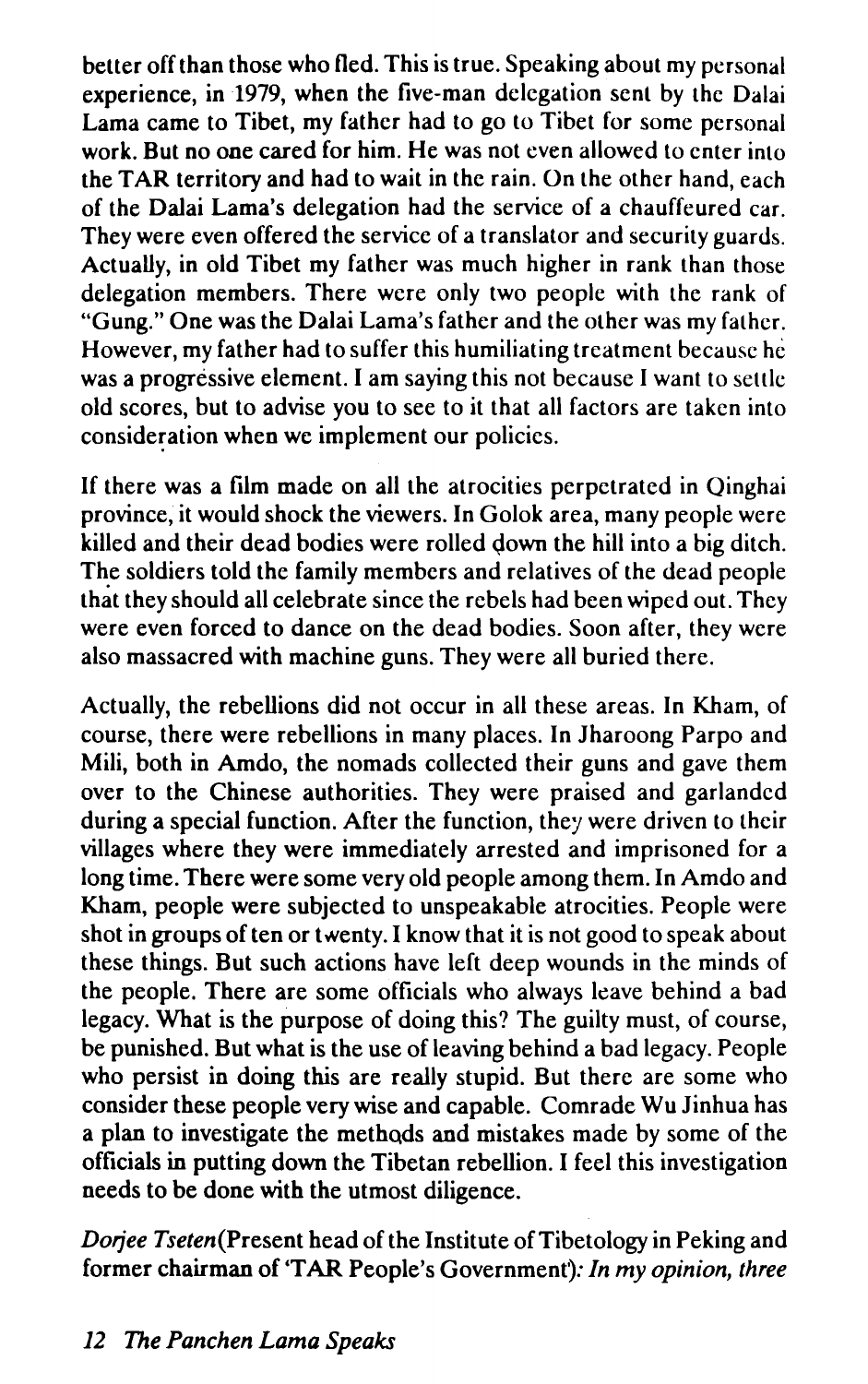serious mistakes were made at that time. a) People were arrested indis*criminately; b) In terns of region, there were very severe and wide-scale atrocities against people in Chamdo, Nagchu and Lho-Dzong; c) Every member* **of** *the 014 localgovernment, who had attended the meeting, were ones ted irrespective of whether they participated in the rebellion.* 

Even Sampho would have attended the meeting if people had not **hurled stones at him. The officials had to attend the meeting. They had been ordered to do so. It is not justified to say this is tantamount to participating in the rebellion. This is completely illogical.** 

*Doriee Tseten: The three mistakes I pointed out earlier are very serious. At that time, the order was: "Since the senior Chiang Kai-shek fled to Taiwan, the junior Chiang Kai-sheks must be finished off."* 

**Mao Tsedong said clearly in his speech that he would not only kill the senior Chiang Kai-shek, but also the junior ones. Although, I, the senior Panchen, managed to survive, many junior Panchens were killed and tortured in prisons.** 

*Doriee Tseten: At that time there was an official saying which goes thus:* "Unless the middle-level leaders are finished off, the people will never be able to raise their heads." I mean people were persecuted irrespective of whether they had participated in the rebellion. This shows that the leftist *tendency was strong in Tibet right from the beginning. After Comrade* Wang Tai-ho was disgraced in 1959, a nationwide campaign was launched to oppose the rightist elements. This was how the seeds of leftist elements were sown. The seeds even started flowering at that time. Per*sonally speaking, we have also made mistakes. But in 1959, a large number of Chinese cadres were sent to Tibet. At that tirne, the leftist*  influence became firmly rooted in Tibet. Those cadres immediately *started tlte commune systern, long before the democratic refoms were completed. In my view, the commune system in Tibet was planned long* before. These matters need to be carefully analysed. Perhaps, the armed *forces did not understand everything.* 

*Ngabo Ngawang Jigme: I have no knowledge that the armed forces misunderstood anything. When we were having tlte 4th meeting of tlte 6th session, last year, Dren Minyin (a high-ranking military oficial) carne to my house and asked me what the participants of the meeting thought* about the crack-down operation in 1959. I said there was no particular *opinion, only that the scale of the operation was too big. Dren Minyin, in reply, asked me, "Didn't the Panchen say that it was a correct step?" Dren Minyin said that he had read this in the news digest. That was the first time I realised tlrut tlte amed forces did not have* **u** *clear idea. 111 rcwlit): if was*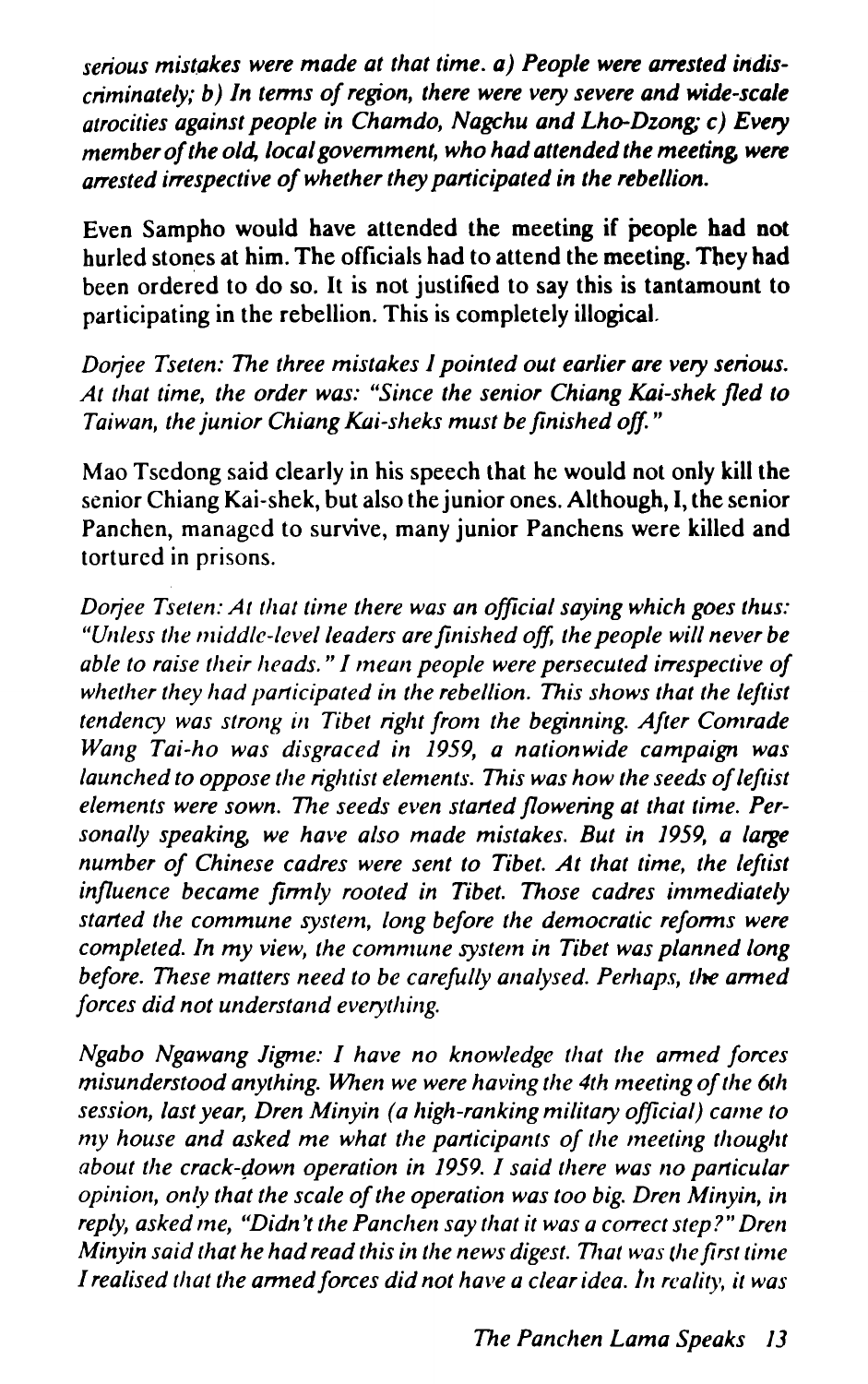*not wrong to suppress the rebellion. Only the scale of atrocities was too high.* 

In **Qinghai,** for example, there are between one to three or four thousand villages and towns, each having between three to four thousand families with four to five thousand people. From each town and village, about 800 to 1,000 people were imprisoned. Out of this, at least **300** to **400** people of them died in prison. **This** means almost **half**  of the prison population perished. Last year, we discovered that only a handful of people had participated in the rebellion. Most of these people were completely innocent. In my 70,000-character petition, I mentioned that about five per cent of the population had been imprisoned. According to my information at that time, it was between **10**  to 15 per cent. But I did not have the courage to state such a huge figure. I would have died under *Thamzing* (Public Struggle Session) if I had stated the real figure. These are serious matters as far **as** Tibet is concerned. If we pay only lip service to these kind of mistakes and do nothing to redress them, there will be equally serious consequences. People may not like what I am saying. But I am saying this out of my love for the motherland.

When I was in East Turkestan, I told the cadres there, "Your works will be put to the test if there is a foreign invasion of East Turkestan. What people say in meetings is all lies We should not believe in them. You will be thought to have done a good job here if the people of East Turkestan rise up in support of the PLAin the event of a Soviet invasion of this province. Here, I will cite two examples from history. Lenin said that the triumph of the October Revolution in Russia showed that their work with the masses had been good. Stalin did not do good works for the masses. As a result the peoples of minority republics did not support the Russian army in defending the Soviet Union against the Nazi invasion. We have seen films on the Vietnam war. The people belonging to minority races welcomed the PLA, showed them ways and gave them water only because the minority groups were fed up with their regime, which favoured the Ching majority race against all the others. The people of the Ching race were very cruel. If others did not submit to them, they would shoot down people of even fifty or sixty years old. We should learn from these historical facts.

In 1964, when I was called to Beijing, some leaders told me, "You are turning against the motherland. Are you trying to start a secessionist rebellion? Even if the whole of the Tibetan population is armed, it will only make over 3 million people. We are not scared of this." On hearing this, I felt very sad and realised how it is to be without freedom. First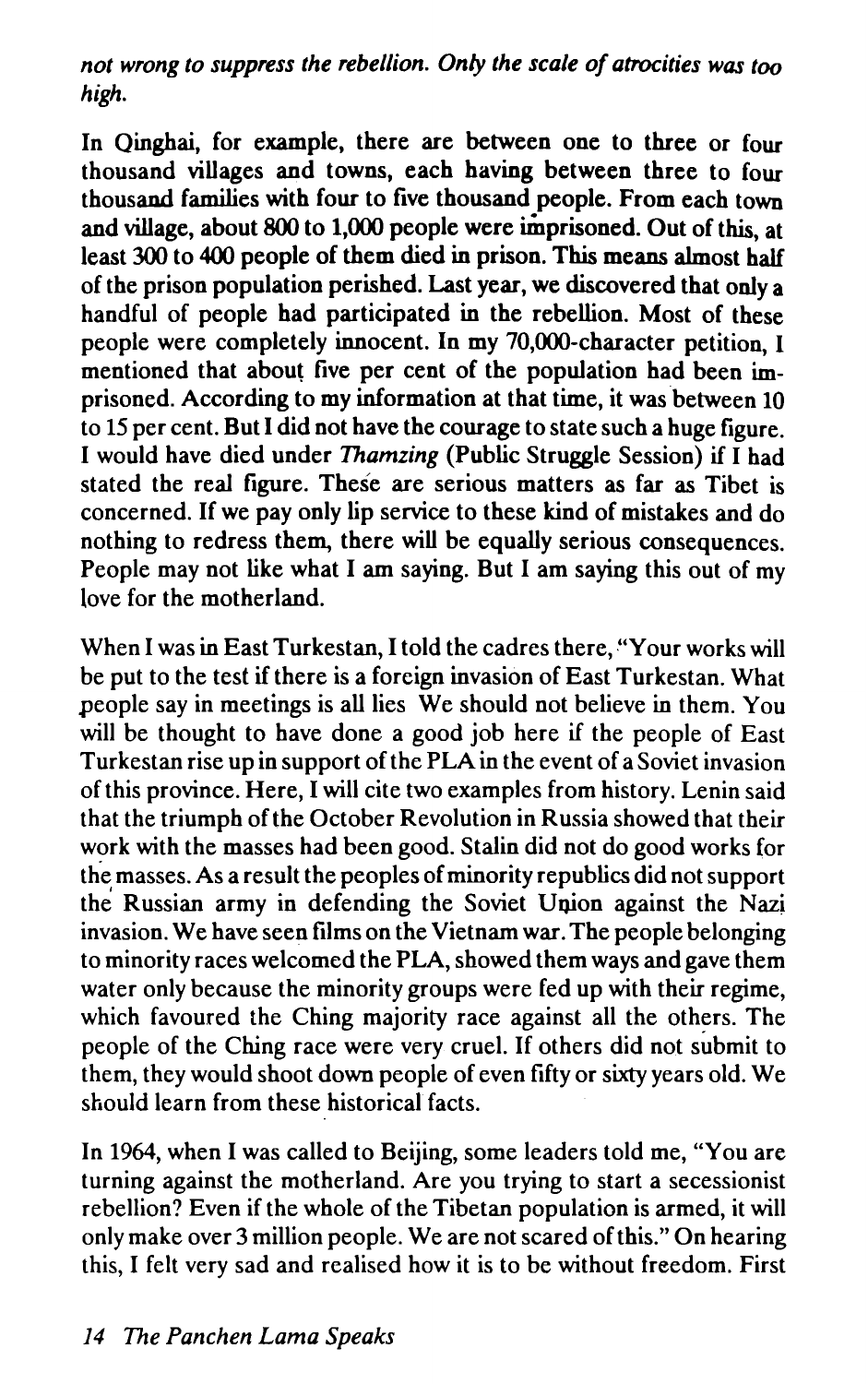of all, I have never harboured such a thought. Secondly, even if I wanted to launch a secessionist movement, how can I enlist the support of the whole population of Tibet? Who would dare do it under the prevailing situation. Even if someone did, he would be exterminated immediately.

The rebellion in Tibet was started by a few who had no sense of timing and were completely ignorant of politics and military strategy. If you really want to fight a war, you have to have a sense of timing. You should be sufficiently powerful. You should know your own might and that of your enemy. Without these elements, you cannot hope to win a war. You cannot fight a war with a few outdated rifles. The rebels of that time were ridiculously naive. However, if something like that happened in the event of a foreign invasion, then it would be a serious matter for our nation.

That is why it is essential to think about the welfare of the minority nationalities during peacetime. We should make sure that the people of these nationalities are happy as part of the motherland. If this happens, they will be happy to work with the Chinese people in developing the nation. On the other hand, if you hold the attitude that you will always rule and suppress the minority nationalities, then there will be serious problems in the future. The examples I gave earlier are relevant here. It is essential to think about war as this possibility looms large nowadays. Of course, we have the power to prevent it. What would we do if a war breaks out now? The PLA was successful in the 1962 Sino-Indian border conflict, mainly because the Tibetans provided the logistic service with their backs and pack animals. These days some people are talking about a possible war with India, which is unlikely. However, should it break out, it is questionable whether the Tibetans would support the war effort as they did in 1962. Some of our comrades are hesitant to implement the new policies. These people have no sense of military strategy. They also have no knowledge of politics. If there was a disturbance in Tibet, the government would call an emergency meeting and order Ngabo and me to tackle the situation. We would, of course, be happy to do whatever we could. But if nothing is done for the people all the time, how could we hope to help the government when there is trouble.

I always speak very rudely. But it is only for the good of the nation. 1 have nothing to gain personally from it. Personally, I am quite happy. I feel that I am the happiest man in China. Therefore, you should think in broad terms. What are we gaining from the leftist practices in Tibet? Those with leftist ideology are suppressing everything. When Comrade Hu Yaobang was disgraced recently, the leftist officials exploded fire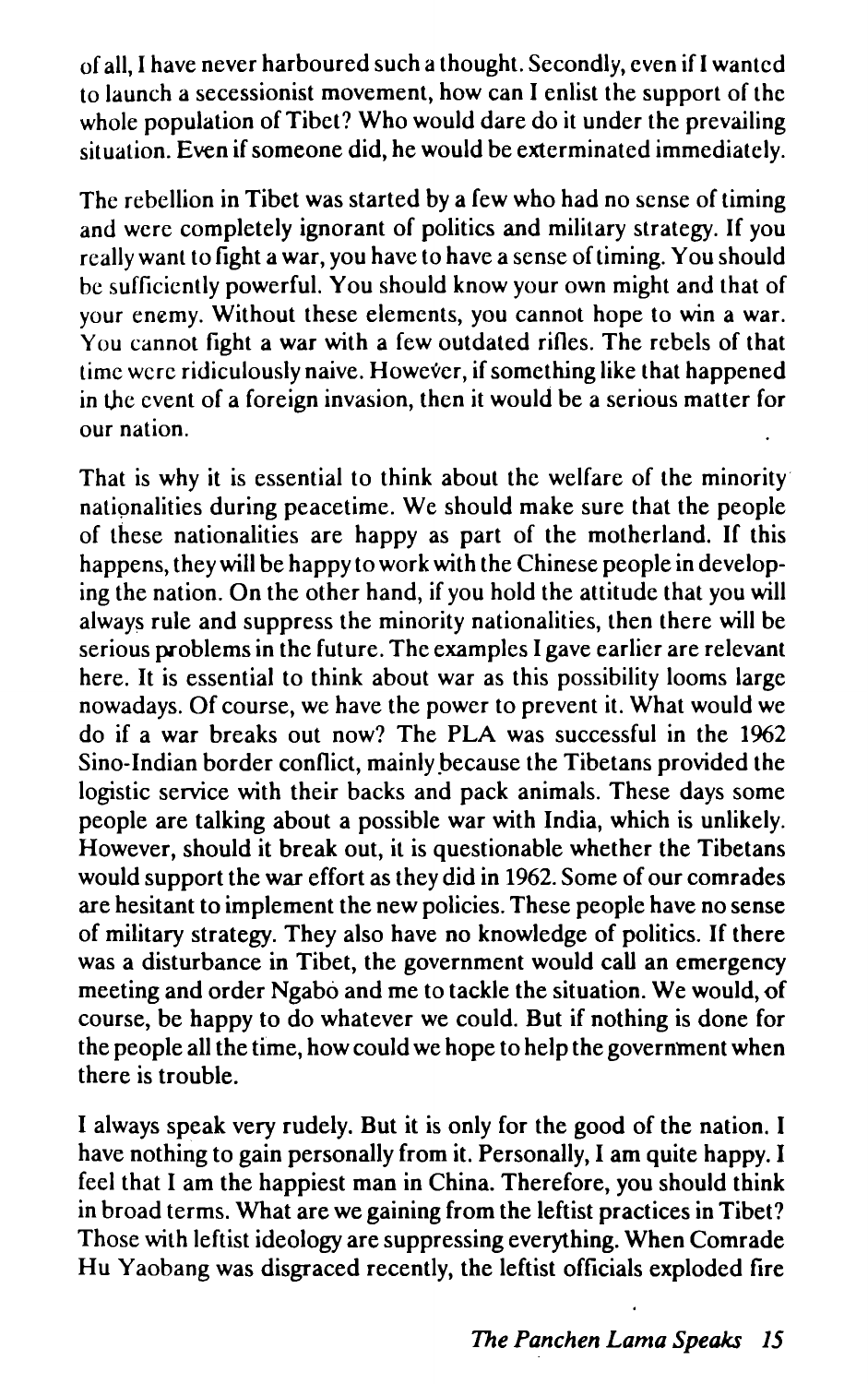crackers and drank in celebration. They commented that the stalwart supporter of the Tibetan peoplc had been defeated. They also said that Wu Jinhua, Panchen, and Ngabo would not be able to return to Tibet. Why can't we be allowed to return to our homeland? But, as it turned out, they celcbrated a bit too early. Thcse are the people who are trying to drive a wcdge between the Tibetans and the Chinese. We are the mcmbcrs of one family. How darc they say that the Tibetan supporter had bccn defeated?

I would request everyone to think carefully and work for the welfare of theTibetan people. Tibet always faccs financial problems. We also have a problem of air transportation. With grcat difficulty, we managed to buy two passenger acroplanes. Rut due to many problems they arc not flown. Prime Minister Chou Enlai helped us in many ways. Hc laid an oil pipeline to Tibet. But now the government is increasing thc pricc of oil, once again. If this happens, our transport facilities will comc to a standstill. We are guilty of several things. The government has approved a large budget for Tibet. But where has the money gone? Isn't it true that the bulk of the money has bcen misappropriated by thc officials and technicians. This is the rcason why many projects could not bc implcmented. We must do something to help the people in Tibet since they are dependent solely on whatever they can earn with thcir physical labour.

## *Ngabo: Tibet manufactures almost nothing. Industry is almost non-existent. Farms produce is the only thing Tibet produces.*

There so many things we are unable to do, because we do not have the capability. There is not nuch attention given to the study and use of the Tibetan language. If Tibet is the most religious region, it goes without saying that the study and use of the Tibetan language should be prornotcd. But many wrong things have been done. In 1958, when I was in Qinghai, I heard that an official document stated this policy: "First the rebellion should be suppressed. Then in launching the campaign to prevent future rebellion, a clear nationality and religious policydecision should be taken." In retrospect, we should have thought how such a policy could be formulated for the future. Although there may be peace and stability today, many minor disturbances will occur. But it is good to think about the entire problem. There is at the moment racial harmony, peace and stability. But we should not be satisfied with this. What are we going to do if there are disturbances in the future? Although the government has not been able to come up with enough money for the nationalities affairs, the liberalisation policy provided some assurances of flexibility for the minority nationalities.